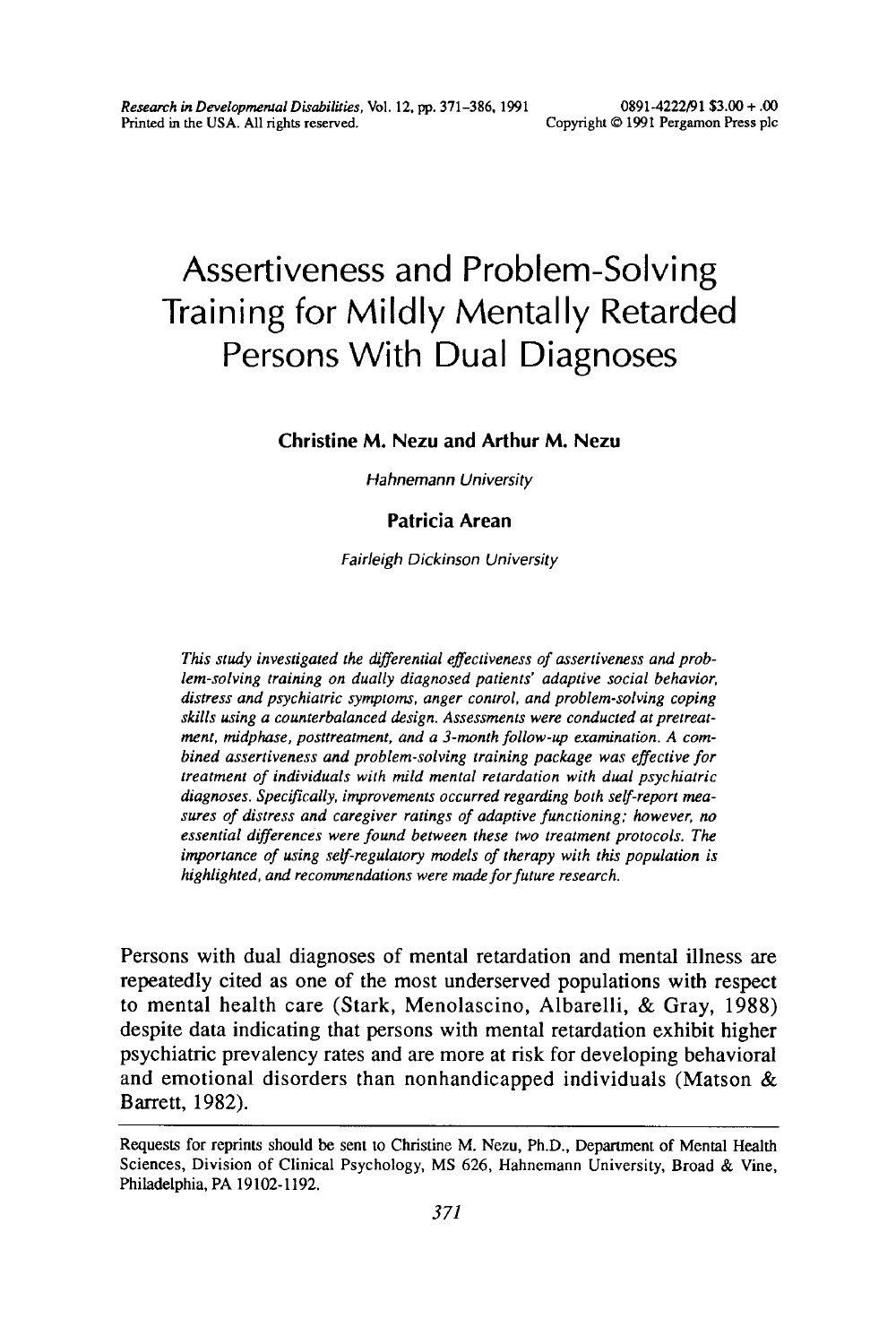One reason for the increased vulnerability of mentally retarded individuals for psychopathology may involve the lack of opportunities to learn adaptive ways of coping with stress. Symptomatic behavior, such as aggression, destructive behavior, and emotional disturbance, actually may be the consequence of poor coping and self-regulatory abilities. For example, Benson (1985) reported recently that approximately 30% of mentally retarded persons seen at outpatient mental health clinics were referred for self-control problems, such as aggressive behavior. In the past, such patients commonly were managed with overuse of neuroleptic drugs (Gualtieri & Keppel, 1985), aversive contingencies or punishment procedures (McGee, 1988), or movement to more restrictive environments. As such, there is clearly a need to develop other treatment alternatives, especially since the treatment outcome literature, at present, does not reflect the actual mental health needs of mentally retarded persons with concomitant psychological problems (Small, 1989). Although the technology underlying various cognitive-behavior therapies offers an important option, few empirical investigations adapting such treatment strategies for this population exist. The major purpose of the present study, therefore, was to evaluate the effectiveness of two cognitive-behavioral treatment approaches aimed at increasing self-control skills, namely social problem solving and assertiveness training, in a population of mildly mentally retarded adults with dual psychiatric diagnoses.

Social problem-solving therapy is a cognitive-behavioral treatment approach by which patients are taught to understand better the nature of problems in living and direct their attempts at altering either the problematic nature of the situation itself, their reactions to them, or both (Nezu, 1987). Training in such skills has been found to be effective for a wide range of psychological disorders (Nezu  $&$  Nezu, 1991). With particular relevance to the present discussion, a problem-solving treatment model has been shown to be efficacious with regard to: (a) treating aggressive and impulsive nonhandicapped children (Kendall & Braswell, 1985), (b) increasing the overall social competence of a group of mildly and moderately retarded adults (Castles  $& Glass, 1986$ ), and (c) decreasing aggressive responding of a group of mentally retarded adults (Benson, Rice, & Miranti, 1986). In addition, such training recently has been found to be both generalizable across problem areas and socially valid (Foxx, Kyle, Faw, & Bittle, 1989). Unfortunately, the Castles and Glass and Foxx et al. studies did not focus on dually diagnosed individuals, and the Benson et al. investigation did not include a waiting-list control condition against which to compare the effects of treatment.

With regard to the relevance of assertiveness training for this population, there has been significant support concerning the etiological role of interpersonal skill deficits in aggressive behavior in general (Bellack  $\&$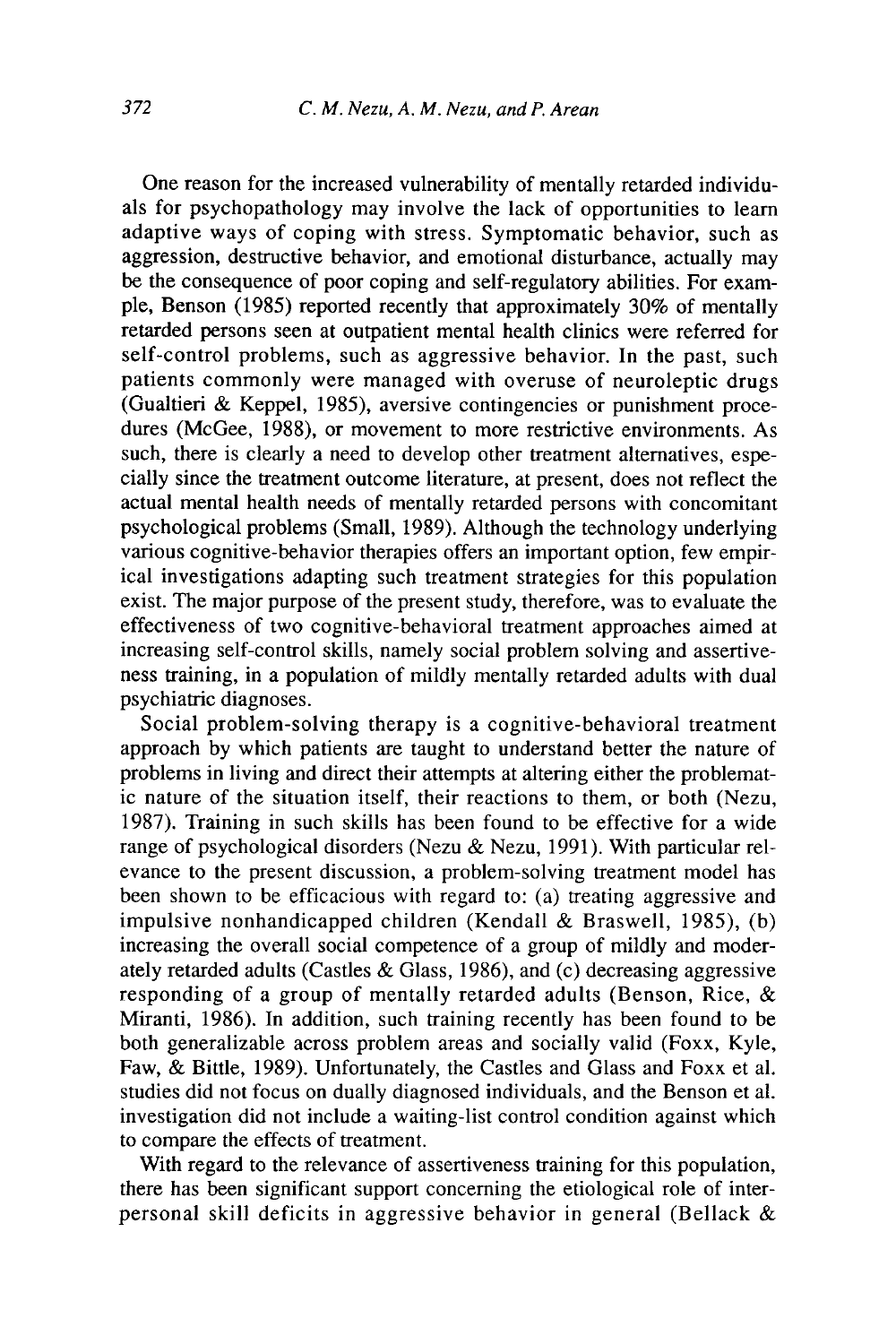Morrison, 1982). In particular, persons with mental retardation often develop limited and maladaptive behavior patterns (e.g., underassertiveness, aggression) as a means of coping with frustration, anxiety, and negative social stress (Menolascino, 1977; Reiss & Benson, 1984). Although there are no controlled studies evaluating assertiveness training for treating aggression with mentally retarded psychiatric patients, evidence exists that this approach has been useful with nonhandicapped populations with similar target behaviors (Rimm, Hill, Brown, & Stuart, 1974).

Collectively, the above results would suggest that cognitive-behavioral treatment approaches aimed at increasing coping skills and social competency, such as problem-solving and assertiveness training, would provide important avenues of treatment research. We decided to compare these two approaches due to their conceptual distinction concerning "general versus specific" levels of intervention. More specifically, problem solving has been characterized in the literature as a general coping strategy that provides individuals with a variety of potential alternative strategies with which to respond to stressful or problematic situations (Nezu, Nezu, & Perri, 1989). Assertiveness training, however, can be viewed as training on a more molecular level, that is, training one to behave and communicate in more assertive (as compared to aggressive) ways in anger-arousing situations. In other words, one outcome of the problem-solving process regarding an anger-arousing situation might involve responding in an assertive manner; however, many other possible solutions exist (e.g., leaving the situation, soliciting the help of a friend, attempting to solve the problem). Assertiveness training, on the other hand, advocates only one specific solution (i.e., assertive responding). In that light, we were interested in determining whether subjects trained in a general coping approach would fare better than those trained in a more specific one.

#### METHOD

# *Subjects*

Potential subjects were drawn from a pool of mildly mentally retarded individuals consecutively referred to the Dual Diagnosis Project, an outpatient medical-school affiliated clinic designed specifically to provide mental health services to this population. Twenty-eight persons who met the study's inclusion/exclusion criteria (as outlined below) participated in this investigation. Their ages ranged between 22 and 53 years ( $M = 36$ ). The sample included 18 men and 10 women; 26 subjects were white, and 2 were black. In addition to the diagnosis of mild mental retardation, subjects had dual diagnoses of anxiety disorder  $(n = 7)$ , schizophrenia  $(n = 2)$ , intermittent explosive disorder ( $n = 4$ ), adjustment disorder ( $n = 3$ ), and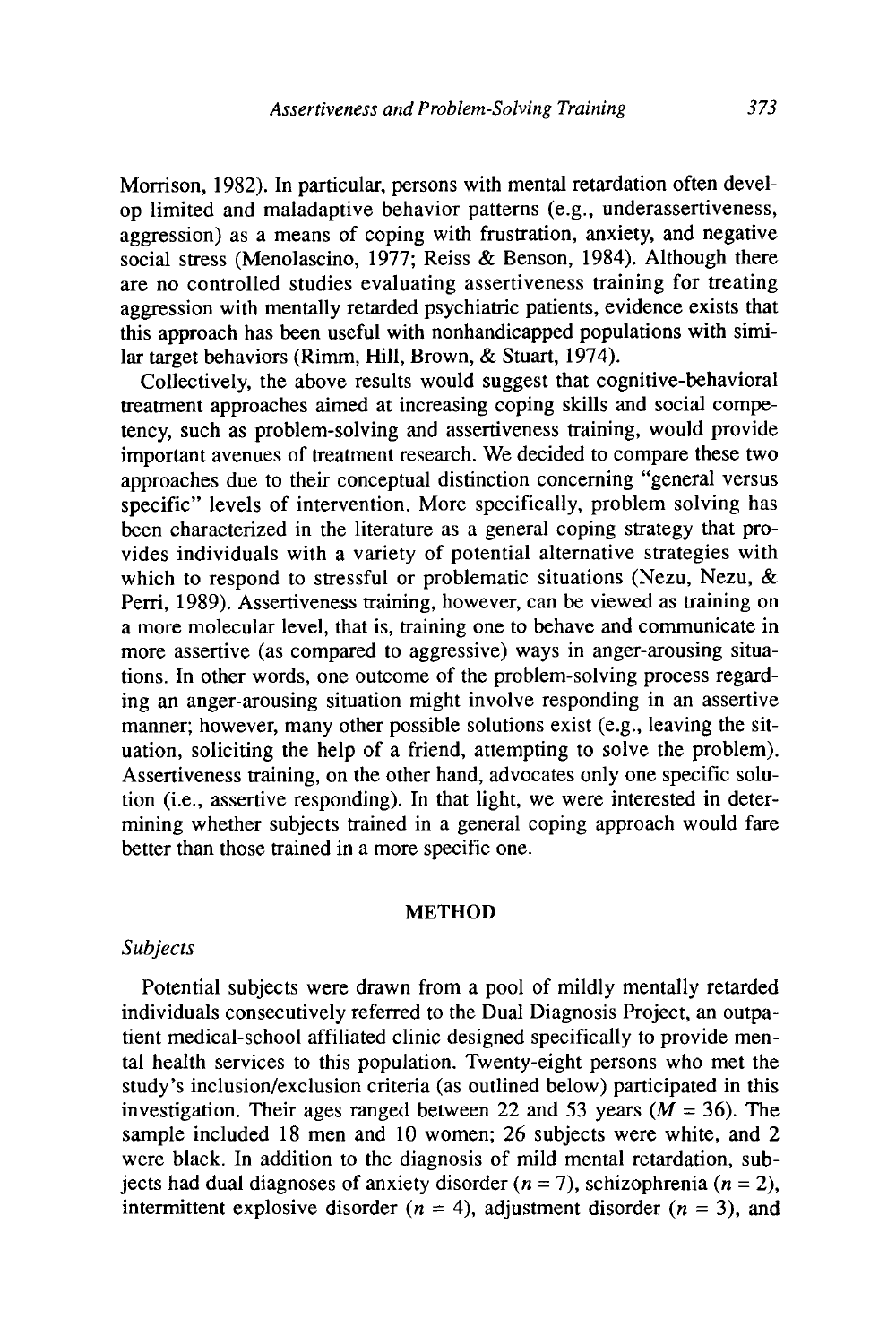various personality disorders ( $n = 12$ ). Within this sample, nine were on antipsychotic medication, two received benzodiazepines, and two took antiseizure medication.

Inclusion criteria were: (a) classification of mild mental retardation based on recent intellectual (i.e., Wechsler Adult Intelligence Scales-Revised; Wechsler, 1981) and adaptive behavior functioning (i.e., Adaptive Behavior Scale-Revised, 1975) scores, (b) presence of a concomitant psychiatric diagnosis in addition to that of mild mental retardation (dual diagnosis), (c) problems of maladaptive social behavior (e.g., anger control, verbal or physical aggression, destructive behavior), and (d) if relevant, no changes in medication could occur either 1 month prior to study entry or during participation in the overall protocol. Exclusion criteria included the presence of active substance abuse, organic brain syndrome, acute psychotic symptoms (current hallucinations or delusions), and concurrent involvement in any other psychological treatment.

Psychiatric diagnoses were established reliably through (a) consistency of patients' scores on the Psychopathology Instrument for Mentally Retarded Adults (PIMRA; Kazdin, Matson, & Senatore, 1983; Matson, Kazdin, & Senatore, 1984; Senatore, Matson, & Kazdin, 1985), and (b) structured clinical interviews independently conducted by a psychiatrist and a psychologist. The PIMRA is an inventory of psychopathology symptoms designed specifically for mentally retarded adults as a measure of symptom severity and as an aid for the differential diagnosis of this population. The eight diagnostic scales (i.e., schizophrenia, affective disorder, psychosexual disorder, adjustment disorder, anxiety disorder, somatoform disorder, personality disorder, and inappropriate adjustment) contains 57 items that were based specifically on the DSM-III. This measure was used in this study as a source of data by the two independent interviewers as an aid in establishing reliable psychiatric diagnoses. Calculation of interrater diagnostic agreement yielded an overall reliability coefficient of greater than .94 (Kappa value).

# *Measures*

*AAMD Adaptive Behavior Scale-Revised (ABS-R).* The ABS-R (Nihira, Foster, Shellhaas, & Leland, 1975) is a behavior rating scale appropriate for mentally retarded, emotionally maladjusted, and developmentally disabled individuals. It was designed to provide an objective assessment of one's level of adaptive functioning. For the purpose of this study, the overall ABS-R was used to identify subjects' areas of deficiency and level of functioning to determine appropriateness for inclusion. Persons included in the study were required to function at least on an overall adaptive level of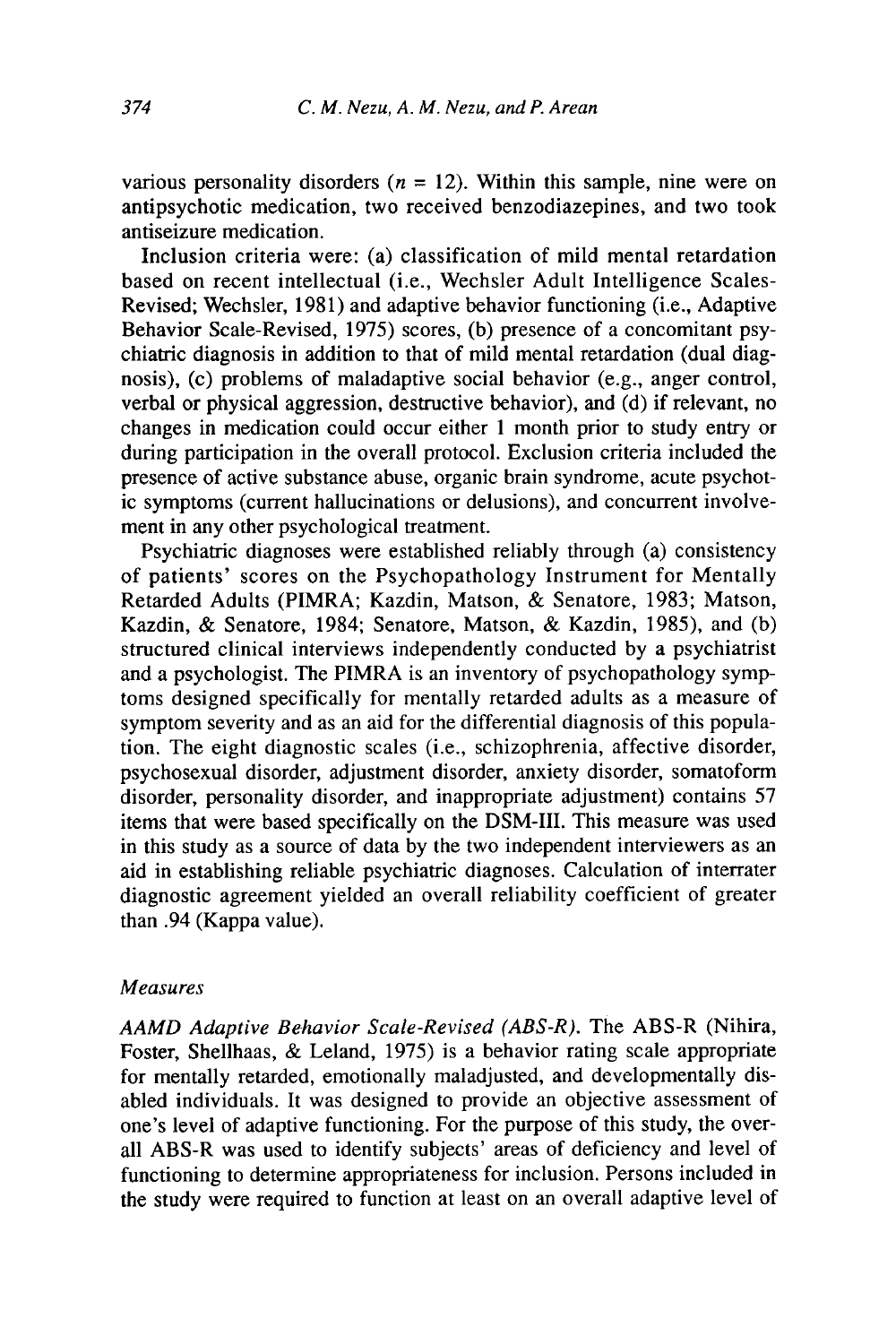60% comparable to that of individuals in the normative sample (496 institutionalized residents with range of IQ extending from profound to mild mental retardation) upon which the ABS-R manual was based.

Part II of the ABS-R additionally served as a dependent measure in this study to assess decreases in overall maladaptive functioning due to treatment. It provided data regarding the generalizability of treatment effects from ratings of current maladaptive social and personality dysfunctions across 15 areas (e.g., violent and destructive behavior, self-abusive behavior, psychological disturbances). Part II of the ABS-R has been shown to be sensitive to changes in adaptive functioning within a clinical population (Milham, Chilcutti, & Atkinson, 1976).

The ABS-R was filled out by each subject's caregiver (e.g., parent, group home staff member, foster parent) who received specific training instructions concerning the valid completion of the instrument. Random reliability checks by an independent observer (clinical psychology graduate student) indicated high levels of accuracy (mean  $r = .89$  across three assessment points).

*Brief Symptom Inventory (BSI).* The BSI (Derogatis & Spencer, 1982) is a 53-item, self-report inventory of point-in-time, psychological symptom status that yields three global indices and nine dimensional scales. The General Severity Index (GSI) is the most sensitive of the global scales and provides an overall assessment of changes in psychiatric symptoms as a function of treatment. The BSI has been found to be consistent internally (Cronbach's coefficient alpha ranging from .71 to .85 across dimensions) and revealed high levels of test-retest reliability (e.g., stability coefficient for  $GSI = .90$ ). The measure was verbally administered to all participants by a clinical psychology graduate student who was unaware of a subject's treatment assignment. The BSI assessed changes in psychiatric symptomatology as a function of treatment.

*Problem-Solving Task (PST).* This behavioral measure was designed for this study with specific regard to a population of mentally retarded individuals. It consists of five interpersonal problematic situations commonly experienced by such persons (e.g., making new friends, conflict resolution with another person) that are read to the subject. To control for individual preferences, the goal for each problem was provided (e.g., "Your goal is to make a new friend"). The subject was required to respond verbally to a series of four questions concerning the subject's means of problem resolution (e.g., "what is the actual problem?" "think of as many ideas to solve the problem as you can" "what are the positive and negative consequences of each idea?" "which idea do you think will solve the problem?"). All responses were audiotaped and later scored by two independent raters for the quality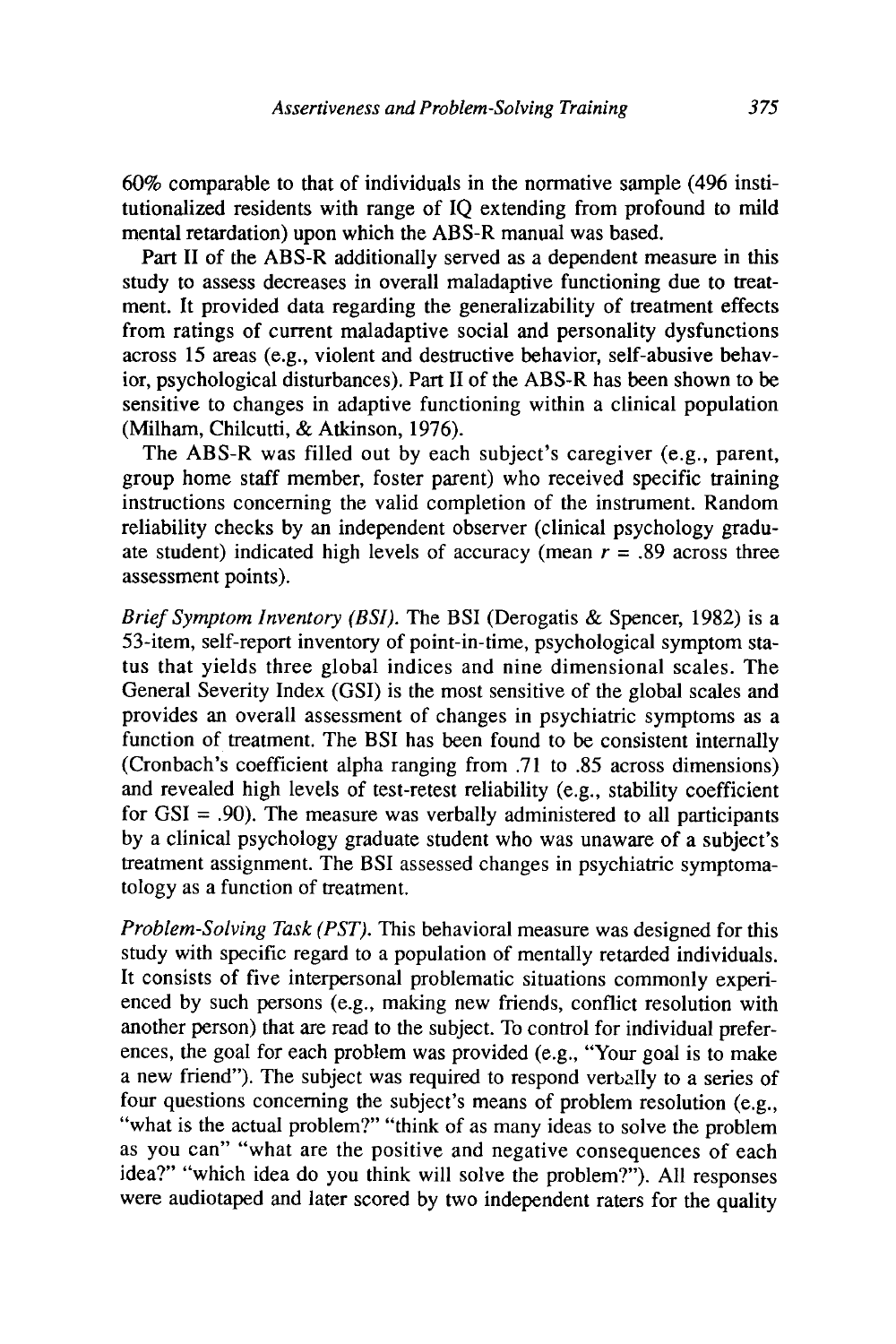of each response along a 5-point scale  $(1 = low$  quality;  $5 = high$  quality). Depending on the specific question, response quality was defined by the effectiveness, accuracy, and/or relevance of the answer. For example, regarding the question of choosing a solution, a high quality response would be one that articulated an effective solution to the problem (i.e., one that has a high likelihood of solving the problem while maximizing the probability of additional positive effects and minimizing the likelihood of additional problems from occurring), whereas a low quality response would involve a solution that had a low probability of resolving the test problem. Lack of any response by the subject was scored as 0. Total PST scores were derived by summing across the four questions for the five problems  $(\text{range} = 0-100)$ . Both raters remained unaware of subjects' assignment to experimental condition and the actual assessment point represented (e.g., pretreatment vs. posttreatment). Initial interrater agreement obtained from this study indicated high levels of consistency (i.e.,  $r = .83$ ). Previous pilot data indicated the PST to be reliable over time  $(r = .79)$ . The measure was included as a "manipulation check" to assess the hypothesis that decreases in maladaptive behavior would be correlated with increases in problemsolving skills for those subjects receiving such treatment. Additionally, it was important to assess the differential effects on subjects' problem-solving ability that occurred as a function of assertiveness training.

*Role-Play Test of anger arousing situations* (RPT). The RPT (Benson et al., 1986) used in this study consisted of five potentially anger-arousing situations (e.g., being teased, receiving criticism) that are enacted within a role-play, videotaped situation with a confederate. Raters were trained to code subjects' responses to these situations independently along a 7-point scale of appropriateness (1 = very inappropriate;  $7$  = very appropriate) according to the guidelines outlined by Benson et al. (1986). Overall, scores ranged between 5 and 35 (i.e., total across the five situations). Percent of interrater agreement previously had been found to range between .87 and .94 (Benson et al., 1986). In this study, interrater reliability was found to be .91. Again, raters were unaware of subjects' experimental condition and assessment point. This measure assessed the effects of treatment regarding appropriate behavioral responding to situations that often serve as a stimulus for underassertive or aggressive behavior. In addition, it was important to observe differential effects regarding subjects' adaptive, assertive behavior related to the two forms of treatment included in this investigation.

*Subjective Units of Distress Scale (SUDS).* The SUDS was adopted for the purpose of the study as a measure of patients' subjective level of psychological distress. The SUDS measure used in this study was designed for a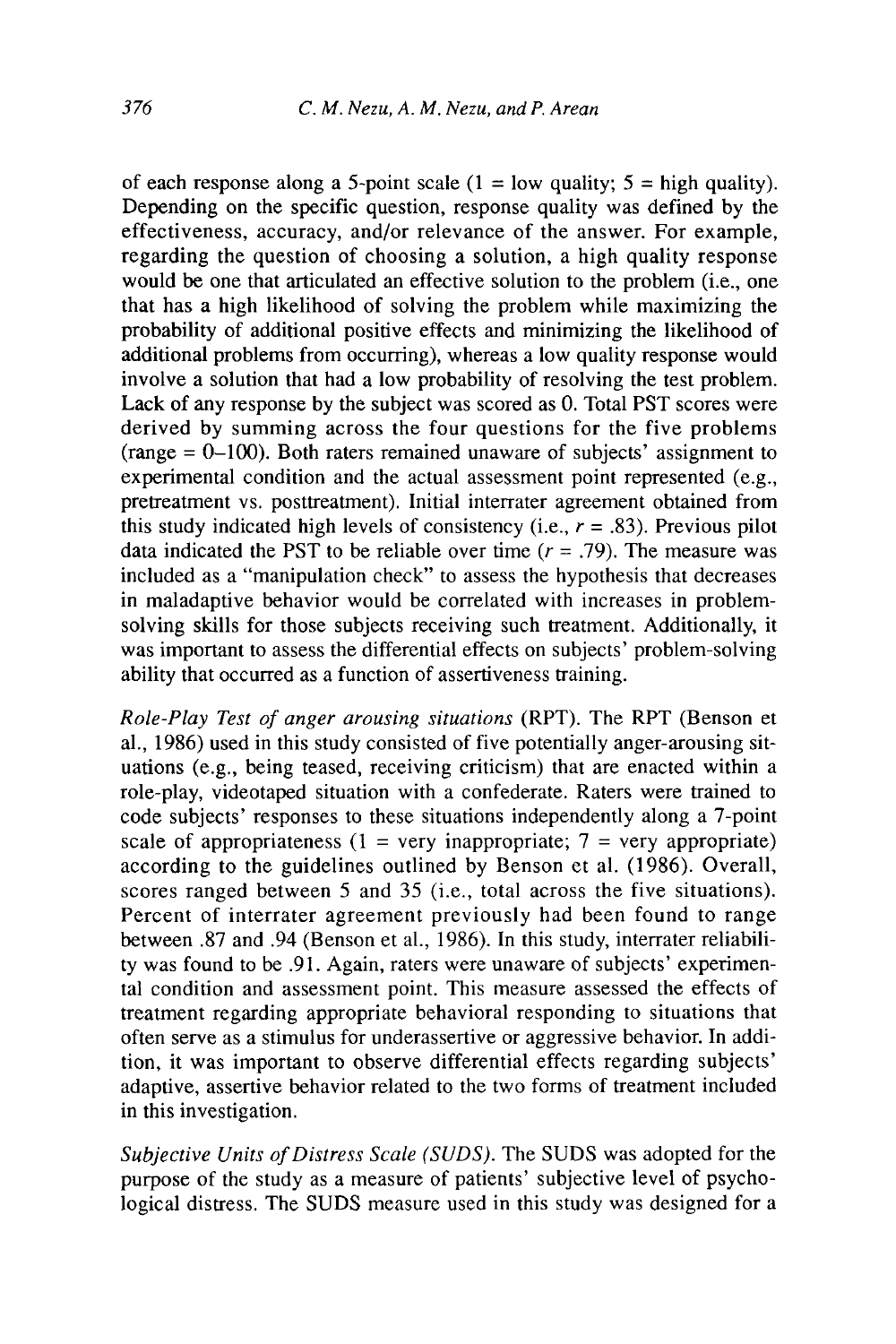developmentally disabled population by the present authors and consisted of a picture of an "upset thermometer" for which subjects were asked to mark how "upset" or "distressed" they felt during the previous week. The scale on the "upset thermometer" ranged from 1 to 10, with 10 indicating "the most upset," and was patterned after similar scales (Wolpe & Lazarus, 1966).

# *Procedure*

The 28 subjects meeting inclusion/exclusion criteria were assigned randomly to one of three conditions: (a) Problem Solving-Assertiveness (PS-A;  $n = 9$ ), (b) Assertiveness-Problem Solving (A-PS;  $n = 9$ ), and (c) a Waiting-List Control (WLC;  $n = 10$ ). Subjects in the PS-A condition received five weekly 1-h group sessions of problem-solving training, followed by five weekly 1-h group sessions of assertiveness training. A-PS members received the assertiveness training first, followed by the problemsolving training. WLC subjects did not receive any treatment during this time, but were seen twice monthly for supportive sessions. Each treatment group contained between four and five subjects, thus yielding two actual groups per experimental condition. All groups were co-led by a doctoral level psychologist (senior author) and a clinical psychology graduate student. The two treatment protocols were based on specific therapy manuals that outlined the content and nature of each treatment session. These components are described below.

*Assertiveness training.* Assertiveness training was included to provide an opportunity for individuals who have experienced faulty social learning to remediate some of these deficits by decreasing inhibition of assertive responding (Goldfried & Davison, 1976). Session 1 included an overall orientation to this treatment approach, including definitions and modeled examples of assertive, underassertive, and aggressive behavior. The goals of assertiveness training were discussed as an opportunity to build new interpersonal skills to cope better with stressful situations, especially those associated with aggressive responding. In essence, training focused on substituting aggressive behavior with assertive behavior. Components of assertive behavior included voice intensity (loud vs. soft), latency of response (impulsive vs. appropriate), duration of response (focused vs. lengthy), eye contact (focused vs. unfocused), voice quality (angry vs. assertive), body language (threatening vs. appropriate), and listening ability (listening to other person vs. talking constantly). Examples of various anger-provoking situations were elicited from the group to allow the therapists to model assertive versus aggressive responses. For example, in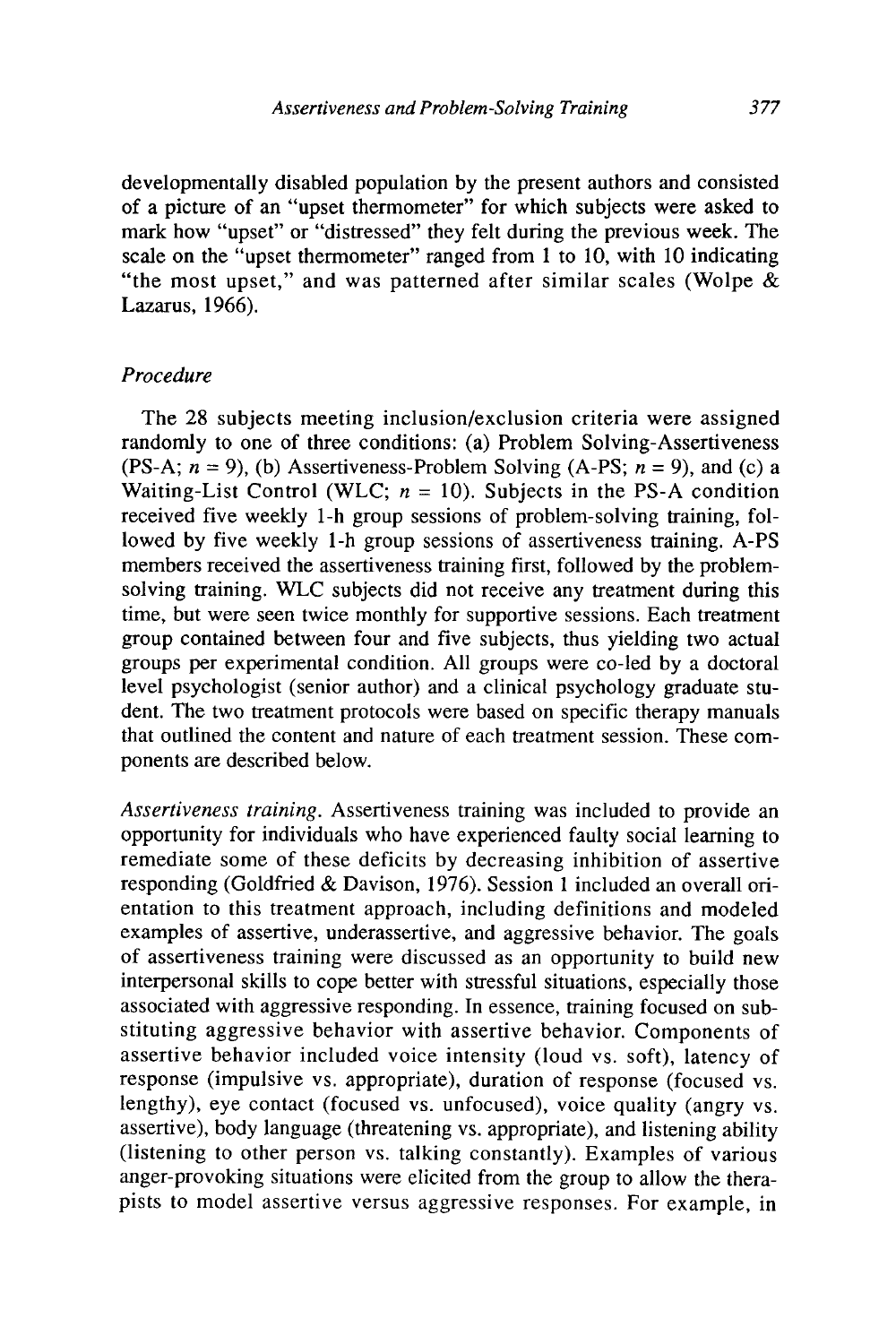response to the situation where "a friend falsely accuses you of stealing his cigarettes," subjects were taught to: respond only when the person has finished talking and not interrupt; use a calm voice, not threaten the person and call him names; look directly at the person when talking; concretely tell the person that you did not take the cigarettes; tell the friend how that accusation made you feel; and listen carefully to what the friend says in response to your behavior. All information was provided in language appropriate to this population (e.g., concrete terms).

During sessions 2 through 5, treatment continued to focus on eliciting personally relevant situations from each group member as a means of roleplaying, modeling, and coaching subjects' practice of assertive behavior. Role-plays utilized videotape feedback and social reinforcement as additional learning strategies. Subjects were encouraged to practice these skills in situations that occurred outside of the therapy sessions. Such experiences were discussed and reviewed at the beginning of each session.

*Social problem-solving training.* This intervention was based on the social problem-solving treatment manual contained in Nezu et al. (1989) and included systematic training in five problem-solving processes: problem orientation (developing a rationale and adaptive set toward problems in living), problem definition and formulation (correctly identifying the nature of the problem and setting realistic goals), generation of alternative solutions (brainstorming a list of possible alternative solutions), decision making (reviewing the consequences of each solution idea and selecting ones that are optimal given the specific problem), and solution implementation and verification (carrying out the solution and monitoring its effects to determine one's success in problem resolution). This model was adapted in this study for a developmentally disabled population. For example, instructions were provided in a concrete manner and the problem-solving processes were modeled and practiced through videotaped role-play situations using a "think out loud" strategy.

Session 1 included an overall orientation to this approach and focused on training in problem orientation by teaching participants to: (a) label emotions (e.g., feelings of anger) as a "signal" to the presence of a problem (e.g., "when I feel angry I should try to see a 'red flashing traffic light' that tells me that a problem exists"), (b) inhibit the tendency to respond automatically (e.g., "the red light means that I should stop myself from hurting others"), and (c) develop a rational set toward the existence of problems (e.g., "instead of getting upset and hurting others and throwing things, I should try to solve the problem"). Training and practice in the four remaining steps occurred during sessions 2 through 5, with an emphasis on maintaining a rational orientation throughout. In an attempt to maximize therapeutic gain for each subject, as well as to encourage compliance, therapists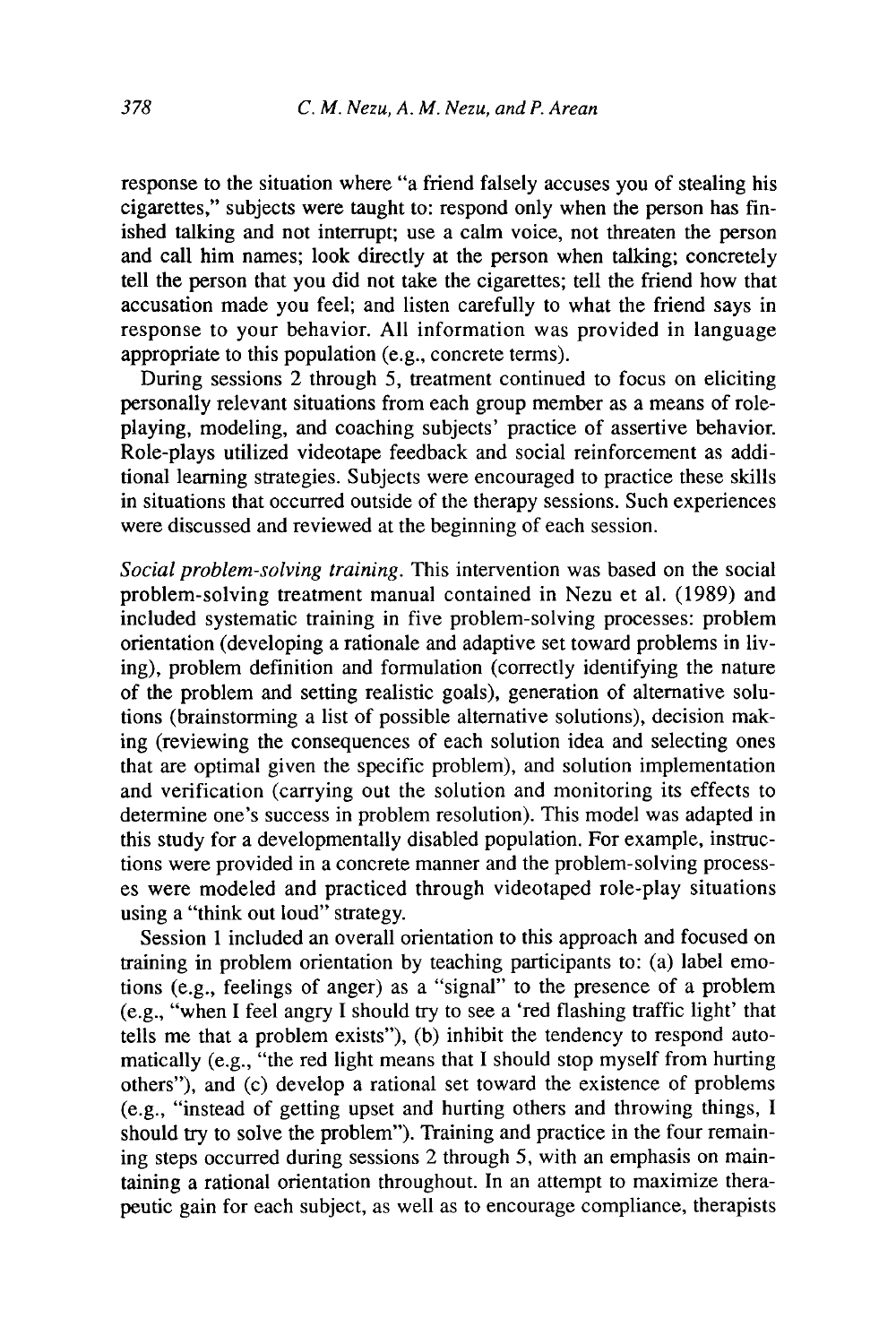attempted to ensure that the treatment protocol was made relevant to the problems specific to each participant's life (e.g., coping with social rejection, interacting with an impatient workshop supervisor). Subjects were encouraged to use these skills outside of the sessions; such experiences also were reviewed and discussed at subsequent sessions.

## *Assessment Points*

The major assessment points included pretreatment, the end of the first treatment phase (midphase), and the end of the second treatment phase (posttreatment). In the ABS-R, Part II was completed only at the pre- and posttreatment periods. All other dependent measures were obtained at all three assessment points.

Follow-up data regarding all measures were obtained at 3 months after treatment for both treatment conditions. No follow-up data were recorded for WLC subjects because of ethical concerns of withholding treatment for this population for such a lengthy time.

### RESULTS

# *Validity Checks*

Several validity checks were conducted first to determine: (a) treatment integrity, (b) presence of outcome differences between treatment groups within an experimental condition, and (c) effectiveness of the randomization procedure. To assess whether the therapy protocols were properly implemented in accordance with their respective guidelines, each treatment session was videotaped. Two graduate student research assistants independently rated the degree to which therapists adhered to the protocol. Raters received both treatment manuals in addition to the tapes (which were provided in a random order), and were unaware of whether the sessions they observed concerned the PS-A condition or the A-PS condition. Results indicated that both raters identified with 100% accuracy when a session involved problem-solving training or when it represented an assertiveness training session.

The second validity check concerned the possibility of pretreatment and/or outcome differences between the two therapy groups within each treatment condition. An overall repeated measures multivariate analysis of variance (MANOVA) revealed no differences as a function of group assignment within each treatment condition; therefore, data across the two therapy groups within each condition were collapsed.

Last, to assess the integrity of the randomization procedure, results from the above MANOVA were reviewed regarding pretreatment differences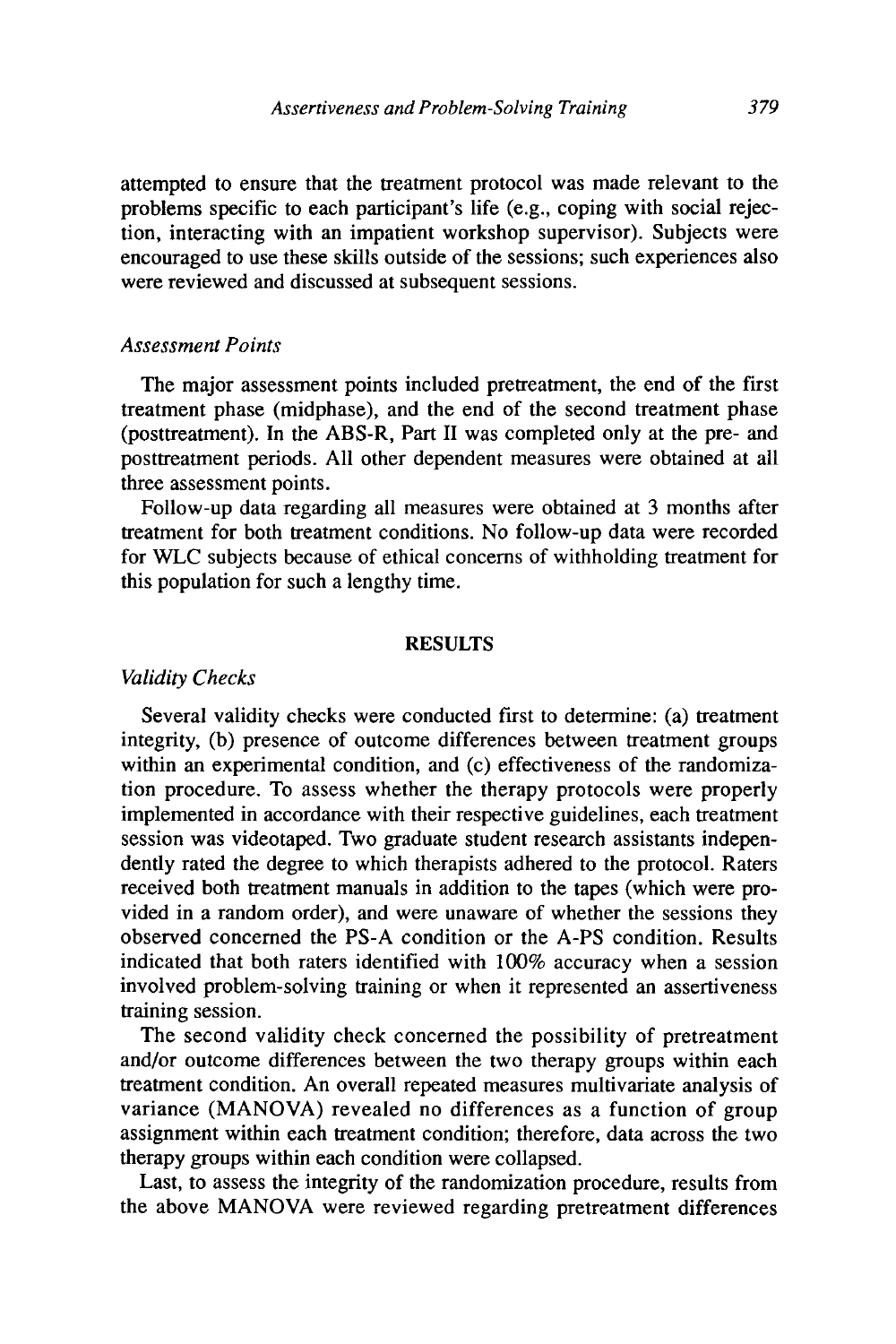concerning all dependent measures via individual comparisons among conditions (i.e., univariate F-tests). In addition, a one-way MANOVA including various demographic variables (age, IQ, level of adaptive functioning), as well as a series of Chi-square analyses regarding the polychotomous variables of sex, ethnicity, psychiatric diagnosis, and medication usage were conducted to determine further any pretreatment differences among subjects in the three conditions. According to these results, no significant pretreatment differences were identified. Table 1 provides the means and standard deviations for all dependent measures calculated for each assessment point.

# *Analyses of Treatment Effects*

The overall pre-midphase-posttreatment analysis incorporating all four major dependent variables (i.e., BSI, SUDS, PST, RPT) involved a 3 (condition)  $\times$  3 (assessment point) repeated measures Wilk's Lambda MANO-VA approach (multiple profile analysis) using the Systat computer program. Follow-up data were not included in this initial analysis because, for ethical reasons, subjects in the waiting-list control condition were provided treatment immediately after the posttreatment assessment point. As such, a true 3 (condition)  $\times$  4 (all assessment points) MANOVA was compromised.

Results from this omnibus repeated measures MANOVA indicated a significant overall interaction effect,  $F(11, 16) = 4.48$ ,  $p < .004$  and a significant overall effect due to trials,  $F(11, 16) = 10.21$ ,  $p < .001$ . The overall effect relating to the condition factor was not significant,  $F(1, 26) = 0.33$ ,  $p > .05$ . Based on the emergence of this significant omnibus interaction effect, individual repeated measures analyses for each dependent measure were then conducted to investigate the actual source of this significant effect. For all four dependent measures, significant trials  $\times$  condition interaction effects were also found (see Table 2). Individual pair-wise comparisons (Dunn's t-test) were considered appropriate to conduct regarding each measure, and were adjusted according to the Bonferroni procedure to control for family-wise error rates (all significant results reported below are at least  $p < .05$ ).

*Midphase*. At the midphase assessment point, analyses indicated that: (a) subjects in both treatment conditions report significantly less psychiatric (BSI) and less distress symptoms (SUDS) than their pretreatment levels, whereas no changes in BSI and SUDS scores were found to occur for WLC subjects; (b) subjects in both treatment conditions were found to demonstrate significantly higher levels of assertive behavior according to the RPT as compared to their pretreatment scores, whereas no changes on the RPT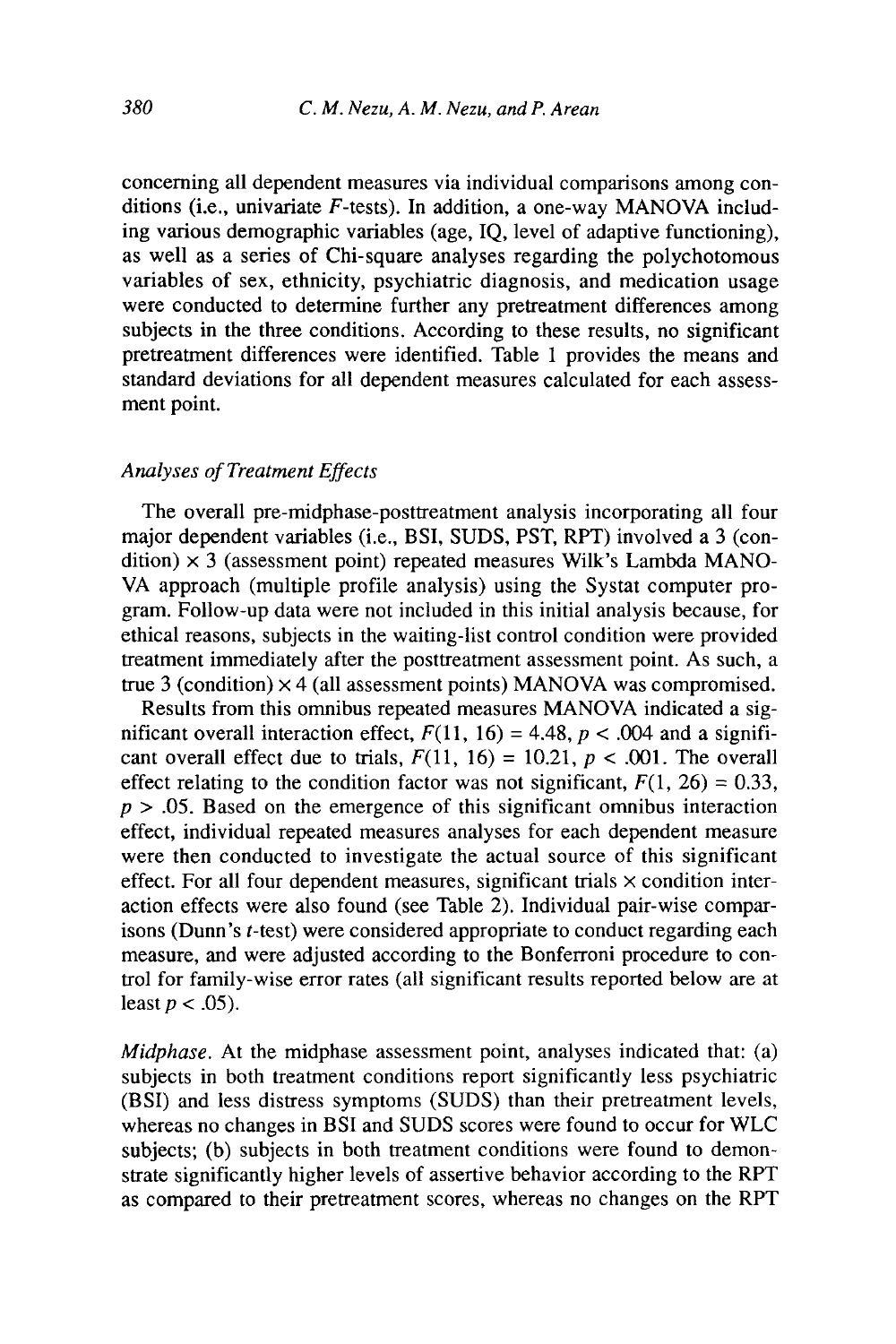|               | Conditions              |                          |                          |
|---------------|-------------------------|--------------------------|--------------------------|
|               | PS-A                    | A-PS                     | WLC                      |
| Pretreatment  |                         |                          |                          |
| BSI           | 1.29                    | 1.38                     | 1.13                     |
|               | $(0.69)$ A,a            | $(0.65)$ A,a             | $(0.39)$ A,a             |
| SUDS          | 7.11                    | 7.56                     | 7.10                     |
|               | $(2.09)$ A,a            | $(1.88)$ <sup>A,a</sup>  | $(2.64)$ <sup>A,a</sup>  |
| <b>PST</b>    | 41.56                   | 46.00                    | 41.50                    |
|               | $(10.69)$ A,a           | $(16.36)$ A,a            | $(19.03)$ A,a            |
| RPT           | 15.33                   | 14.33                    | 10.80                    |
|               | $(2.39)$ A,a            | $(4.15)$ A,a             | $(3.62)$ A,a             |
| ABS-II        | 73.00                   | 65.89                    | 75.07                    |
|               | $(26.20)$ A,a           | $(19.41)^{A,a}$          | $(21.66)$ <sup>A,a</sup> |
| Midphase      |                         |                          |                          |
| BSI           | 0.85                    | 0.89                     | 1.18                     |
|               | $(0.38)$ B,a            | (0.49)B,a                | $(0.38)$ A,b             |
| SUDS          | 3.56                    | 4.03                     | 6.30                     |
|               | $(2.40)^{B,a}$          | (3.91)B,a                | $(2.98)$ A,b             |
| <b>PST</b>    | 56.22                   | 49.44                    | 42.10                    |
|               | (15.11)B,a              | $(25.45)$ <sup>A,a</sup> | $(19.29)$ A,b            |
| <b>RPT</b>    | 25.00                   | 23.78                    | 12.40                    |
|               | $(7.05)^{B,a}$          | $(6.23)$ B,a             | $(5.02)$ A,b             |
| Posttreatment |                         |                          |                          |
| BSI           | 0.76                    | 0.71                     | 1.22                     |
|               | $(0.49)^{B,a}$          | $(0.48)$ B,a             | $(0.35)$ A,b             |
| <b>SUDS</b>   | 2.44                    | 3.63                     | 7.40                     |
|               | $(2.29)^{C,a}$          | $(3.83)$ B,a             | $(3.27)$ A,c             |
| PST           | 61.67                   | 70.00                    | 41.00                    |
|               | $(15.09)^{B,a}$         | (25.49)B.a               | $(17.88)$ A,b            |
| RPT           | 24.78                   | 26.00                    | 13.70                    |
|               | $(5.61)^{B,a}$          | $(6.52)^{B,a}$           | $(6.02)$ A,b             |
| ABS-II        | 52.33                   | 54.00                    | 74.90                    |
|               | $(18.37)$ B,a           | $(16.98)$ B,a            | $(19.99)$ A,b            |
| Follow-up     |                         |                          |                          |
| BSI           | 0.75                    | 0.73                     |                          |
|               | $(0.49)^{B,a}$          | $(0.49)$ <sup>B,a</sup>  |                          |
| SUDS          | 2.67                    | 2.89                     |                          |
|               | $(2.85)^{C,a}$          | $(2.77)^{C,a}$           |                          |
| PST           | 63.11                   | 67.11                    |                          |
|               | $(15.49)^{B,a}$         | $(20.33)$ B,a            |                          |
| RPT           | 28.11                   | 24.00                    |                          |
|               | $(5.87)$ <sup>B,a</sup> | $(5.32)$ B,a             |                          |
| $ABS-II$      | 51.79                   | 53.81                    |                          |
|               | $(19.12)$ B,a           | (17.34)B,a               |                          |

**TABLE 1. Means and Standard Deviations for All Dependent Measures Across Four Assessment Points for Each Condition** 

Numbers in parentheses represent standard deviations.

PS-A = Problem Solving-Assertiveness; A-PS = Assertiveness-Problem Solving; WLC = Waiting-List Control; BSI = Brief Symptom Inventory; SUDS = Subjective Units of Distress Scale; PST = Problem-Solving Task; RPT = Role-Play Assertiveness Test; ABS-II = Adaptive Behavior Scale - Revised, Part II.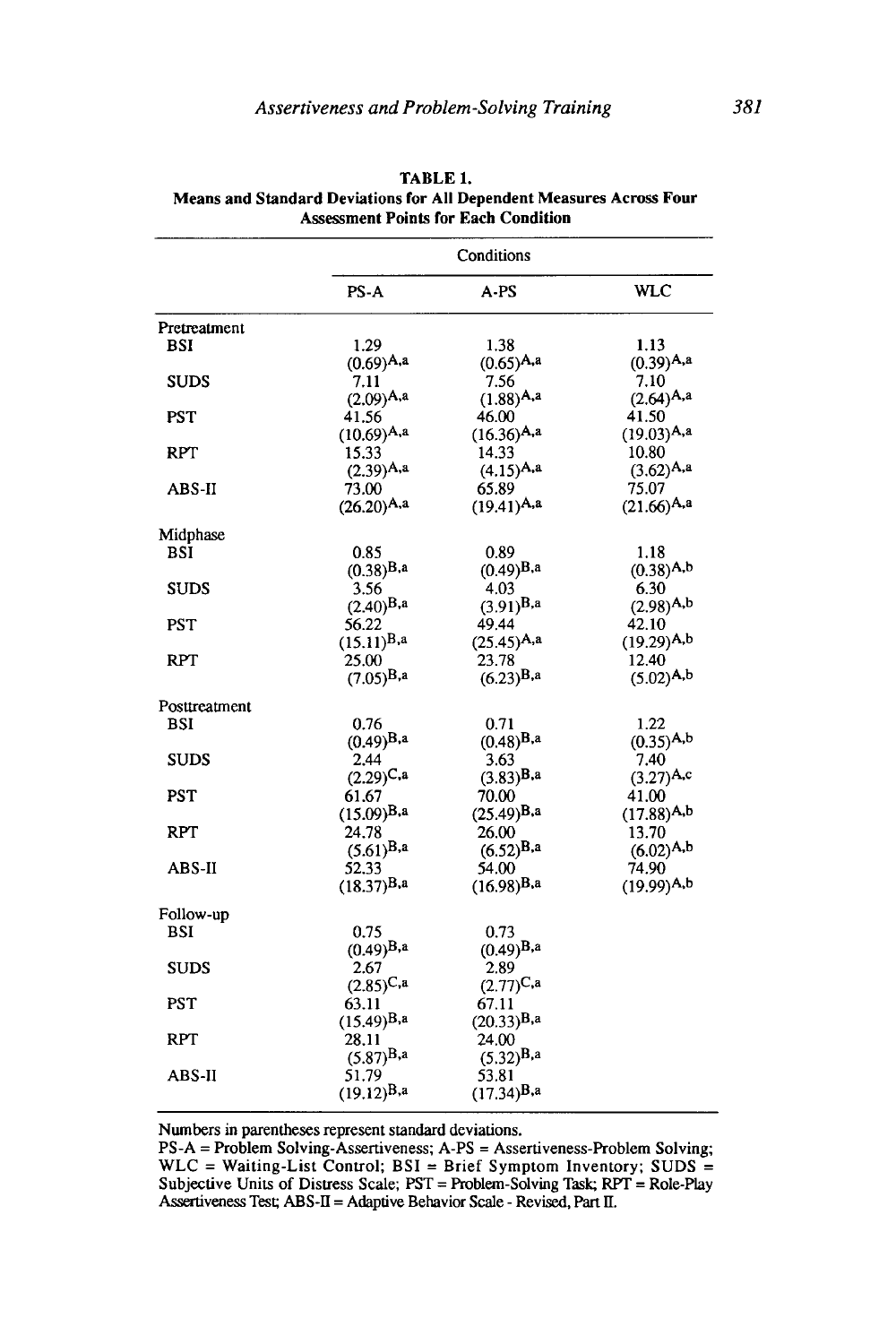#### **TABLE** 2. **F-Ratios Emanating from Overall Individual Repeated Measures MANOVAs (Multiple Profile Analysis) for Each Dependent Measure Concerning the Effects due to Condition, Trials, and Condition × Trials Interaction (Pre-, Mid-, & Posttreatment)**

|             | Condition <sup>a</sup> | Trials <sup>b</sup> | Interaction <sup>c</sup> |
|-------------|------------------------|---------------------|--------------------------|
| Measure     |                        |                     |                          |
| BSI         | 0.67                   | 12.83***            | $4.37**$                 |
| <b>SUDS</b> | 2.53                   | 8.89***             | $4.38**$                 |
| <b>PST</b>  | 2.20                   | $10.48***$          | $2.75*$                  |
| <b>RPT</b>  | $11.48***$             | $10.85***$          | $4.37**$                 |

 $^{a}df = 2,25;$   $^{b}df = 2,24;$   $^{c}df = 4,48.$ 

 $*_{p}$  < .05,  $*_{p}$  < .01,  $*_{p}$  < .001.

BSI = Brief Symptom Inventory; SUDS = Subjective Units of Distress Scale; PST = Problem-Solving Task; RPT = Role-Play Assertiveness Test.

were found for WLC individuals; (c) such changes in BSI, SUDS, and RPT scores were found to be equivalent across PS-A and A-PS subjects; and (d) PS-A members evidenced significant improvement in their problem-solving scores, whereas both A-PS and WLC subjects did not.

*Posttreatment.* At the end of both treatment phases, results indicated that: (a) WLC members showed no changes on any measures at posttreatment as compared to their pre and midtreatment scores (i.e., they reported significantly higher distress and psychiatric symptom levels, less assertive behavior, and less effective problem solving at posttreatment than either treatment condition); (b) PS-A subjects showed continued decreases in distress scores at a marginally significant level ( $p < .08$ ), whereas mid-toposttreatment differences for A-PS subjects regarding SUDS scores were not found to be significant; (c) no significant changes occurred (either increases or decreases) concerning the BSI, SUDS, and RPT scores for either treatment condition; and (d) subjects receiving problem-solving training during this period (i.e., A-PS subjects) were found to have significantly improved PST scores from midphase, whereas PS-A members were not.

*Adaptive functioning.* Because Part II of the ABS-R was administered only at pre- and posttreatment, the general analysis used to assess treatment effects involved a 3 (condition)  $\times$  2 (assessment point) repeated measures MANOVA (Wilk's Lambda). Again, individual comparisons (Dunn's t-test) were adjusted according to the Bonferroni procedure. Results of the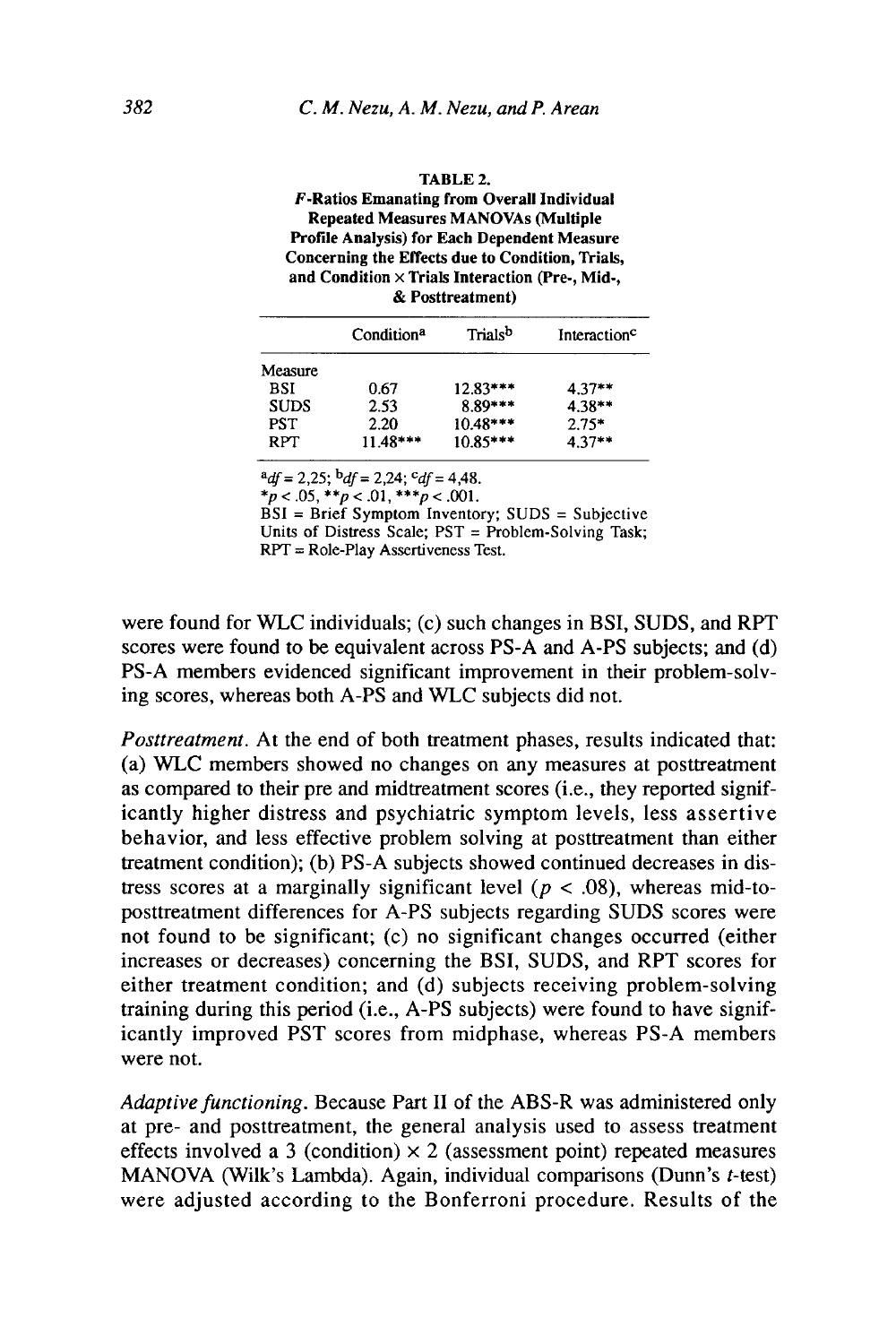MANOVA initially indicated a significant main effect for condition  $(F(2, 25) = 4.74, p < .01)$ , a significant main effect for trials  $(F(1, 25) = 18.73, p < .001)$ , and a significant condition  $\times$  trials interaction effect  $(F(2, 25) = 5.12, p < .01)$ . Individual comparisons among means indicated significant improvement for both treatment conditions, whereas WLC subjects showed no changes during this time. Specifically, at the posttreatment phase, both treatment groups were found to show significantly lower ABS-R scores (indicating less maladaptive social and personal functioning) than WLC subjects. No differences, however, emerged between the two treatment conditions.

*Additional analyses.* To evaluate the hypothesis that changes in problemsolving ability and/or assertive behavior at posttreatment were related to changes in psychiatric symptoms, distress level, and adaptive functioning, two simultaneous multiple regression analyses were conducted. These analyses incorporated BSI, SUDS, and ABS change scores as independent variables regarding changes in problem solving and assertiveness. Results concerning problem solving revealed an overall significant adjusted  $R<sup>2</sup>(24) = .38, p < .004$ , where improvements in problem solving were further found to be related significantly to decreases in BSI, SUDS, and ABS scores (beta values of  $-39$ ,  $-45$ ,  $-33$ , respectively, all  $p < .02$ ). The regression analysis focusing on assertiveness indicated a significant overall adjusted  $\mathbb{R}^2(24) = .31$ ,  $p < .01$ , where improvements in assertiveness were found to be significantly associated with decreases in both BSI and ABS scores (beta values of  $-32$  and  $-30$ , respectively, all  $p < .05$ ), but not with changes in SUDS scores (beta value of  $-21$ ).

*Follow-up study.* The omnibus follow-up analysis utilized a 2 (condition)  $\times$ 2 (posttreatment-follow-up) repeated measures MANOVA (Wilk's Lambda). At the 3-month follow-up assessment, analyses indicated that (a) subjects in both treatment conditions showed no changes from posttreatment on measures of psychiatric symptoms (BSI), assertive behavior (RPT), or problem-solving effectiveness (PST); and (b) no differences emerged concerning distress symptoms (SUDS) between treatment groups. However, the A-PS subjects reported significantly lower SUDS scores compared to their own posttreatment scores, whereas the PS-A subjects showed no change from posttreatment to follow-up on this measure, thus, in a sense, "catching up" with their PS-A counterparts. With regard to changes in adaptive functioning, as measured by the ABS-R, follow-up analyses indicated no change for either treatment condition from posttreatment assessment. Collectively, these follow-up analyses indicate maintenance of treatment gains for both experimental conditions across all dependent measures.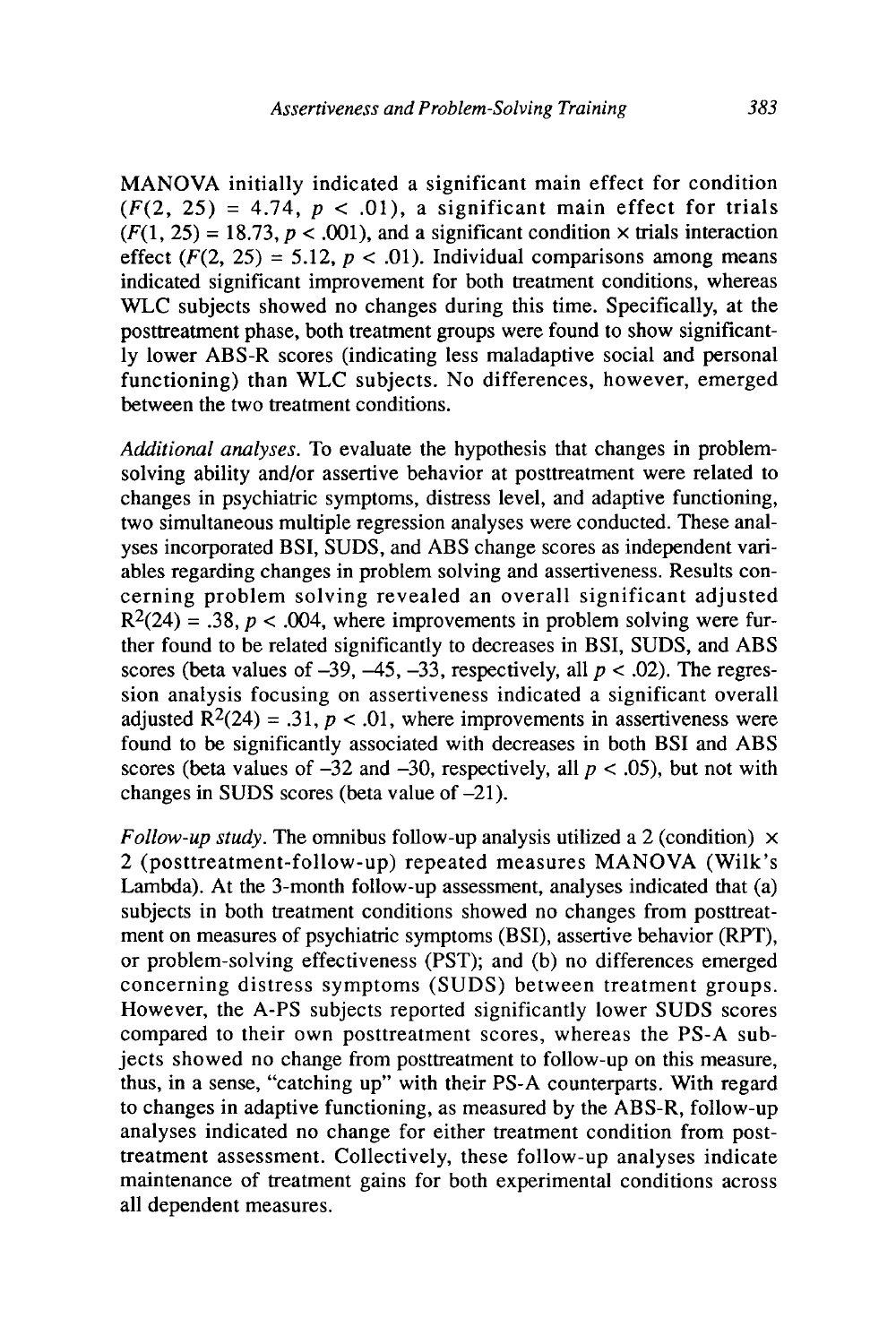## **DISCUSSION**

The results of this study provide initial evidence that a combined problemsolving and assertiveness skills training package is an efficacious intervention for treating individuals with mental retardation and a variety of dual psychiatric diagnoses. Specifically, improvements occurred regarding both self-report measures of psychological symptoms and distress (i.e., BSI and SUDS scores) as well as caregiver ratings of adaptive functioning (i.e., ABS-R). As such, this study not only is consistent with previous research that found treatment strategies focusing on training self-regulatory skills to be effective with individuals with mental retardation (e.g., Benson et al., 1986; Castles & Glass, 1986; Foxx et al., 1989), but also underscores their efficacy regarding the reduction of aggressive responding in a dually diagnosed-mentally retarded population. In addition, these results provide data in support of recent calls that advocate for the increased use of self-regulatory treatment procedures with this population (Meichenbaum, 1990; Whitman, 1990).

Results further indicate that problem-solving training tends to impact on both problem-solving skills and assertive responding, whereas assertiveness training serves to impact on assertiveness skills only (refer to results at midphase). Because both components appear to influence positive outcomes in general (i.e., no significant differences between these two treatment protocols emerged at midphase regarding the BSI and SUDS scores), it would appear that both are potentially useful as clinical strategies for mentally retarded patients with dual diagnoses initially exhibiting sufficient maladaptive behaviors that warrant referral to a psychiatric clinic. Although focusing on a different population (i.e., male undergraduates), the present results, therefore, are consistent with a study that found problemsolving and assertiveness training equally effective as anger-reducing treatment approaches (Moon & Eisler, 1983).

Despite these initial significant results, the present study can be regarded only as a preliminary investigation because of the small sample size. For example, although the effects in this study are associated with adequate power to detect differences between a treatment component and the wait-list control condition, the small  $n$  per condition does not allow for a powerful test to detect differences between the two treatment components. It is important for future investigations, therefore, to assess the effects of such cognitive-behavioral interventions with larger samples. In addition, future studies also should focus on groups that are more homogenous with regard to concomitant psychiatric diagnoses. There may be, for example, specific diagnostic groups for which such strategies are better suited (e.g., affective disorders vs. schizophrenia). Moreover, because the present study included only individuals with mild mental retardation, it is unclear whether such approaches are generalizable to persons with moderate or severe retardation.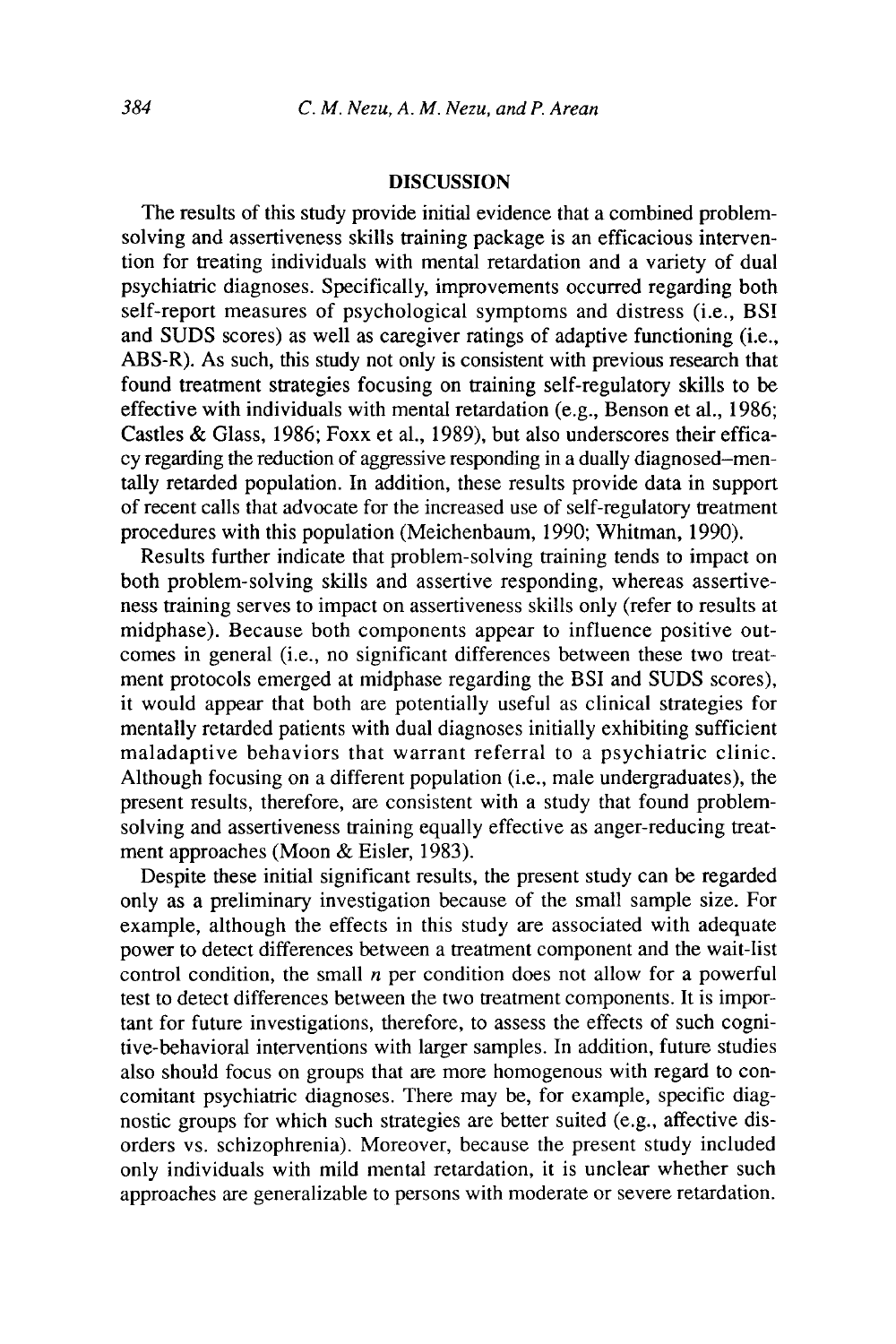Last, although the patients in this study had undergone no medication changes for 1 month prior to study entry and during the period of time assessed, it would be extremely important to examine both the independent and combined effects of psychopharmacological and cognitive-behavioral approaches to increasing self-regulatory behavior. Currently, there is a lack of well-controlled investigations of either the unique or synergistic effects of medication and cognitive-behavior therapy for the treatment of aggression or destructive behavior with mentally retarded adults. Yet, these behaviors remain a chief source of referral for patients with dual diagnoses. Findings from such studies might have a powerful impact regarding mental health treatment alternatives for this population.

#### REFERENCES

- Bellack, A. S., & Morrison, R. L. (1982). Interpersonal dysfunction. In A. S. Bellack, M. Hersen, & A. E. Kazdin (Eds.), *International handbook of behavior modification and therapy (pp.*  717-748), New York: Plenum Press.
- Benson, B. A. (1985). Behavior disorders and mental retardation: Associations with age, sex, and level of functioning in an outpatient clinic sample. *Applied Research in Mental Retardation,* 6, 79-85.
- Benson, B. A., Rice, C. J., & Miranti, S. V. (1986). Effects of anger management training with mentally retarded adults in group treatment. *Journal of Clinical and Consulting Psychology,*  54, 728-729.
- Castles, E. E., & Glass, C. R. (1986). Training in social and interpersonal problem-solving skills for mildly and moderately retarded adults. *American Journal of Mental Deficiency,* 91, 35-42.
- Derogatis, L. R., & Spencer, P. M. (1982). *The brief symptom inventory (BSI): Administration, scoring, and procedures manual.* Baltimore, MD: Clinical Psychometric Research.
- Foxx, R. M., Kyle, M. S., Faw, G. D., & Bittle, R. G. (1989). Problem-solving skills training: Social validation and generalization. *Behavioral Residential Treatment,* 4, 269-288.
- Goldfried, M. R., & Davison, G. C. (1976). *Clinical behavior therapy.* New York: Holt, Rinehart & Winston.
- Gualtieri, C. T., & Keppel, J. M. (1985). Psychopharmacology in the mentally retarded and a few related issues. *Psychopharmacology Bulletin,* 21,304-309.
- Kazdin, A. E., Matson, J. L., & Senatore, V. (1983). Assessment of depression in mentally retarded adults. *American Journal of Psychiatry,* 140, 1040-1043.
- Kendall, P. C., & Braswell, L. (1985). *Cognitive-behavioral therapy for impulsive children.* New York: Guilford.
- Matson, J. L., & Barrett, R. R (1982). *Psychopathology in the mentally retarded.* New York: Grune & Stratton.
- Matson, J. L., Kazdin, A. E., & Senatore, V. (1984). Psychometric properties of the psychopathology instrument for mentally retarded adults. *Applied Research in Mental Retardation, 5,*  81-89.
- McGee, J. J. (1988). Issues related to applied behavioral analysis. In J. Stark, F. J. Menolascino, M. H. Albarelli, & V. C. Gray (Eds.), *Mental retardation and mental health: Classification, diagnosis, treatment, services* (pp. 218-228). New York: Springer-Verlag.
- Meichenbaum, D. (1990). Cognitive perspectives on teaching self-regulation. *American Journal on Mental Retardation,* 94, 367-368.
- Menolascino, F. J. (1977). *Challenges in mental retardation: Progressive ideology and services.*  New York: Human Sciences Press.